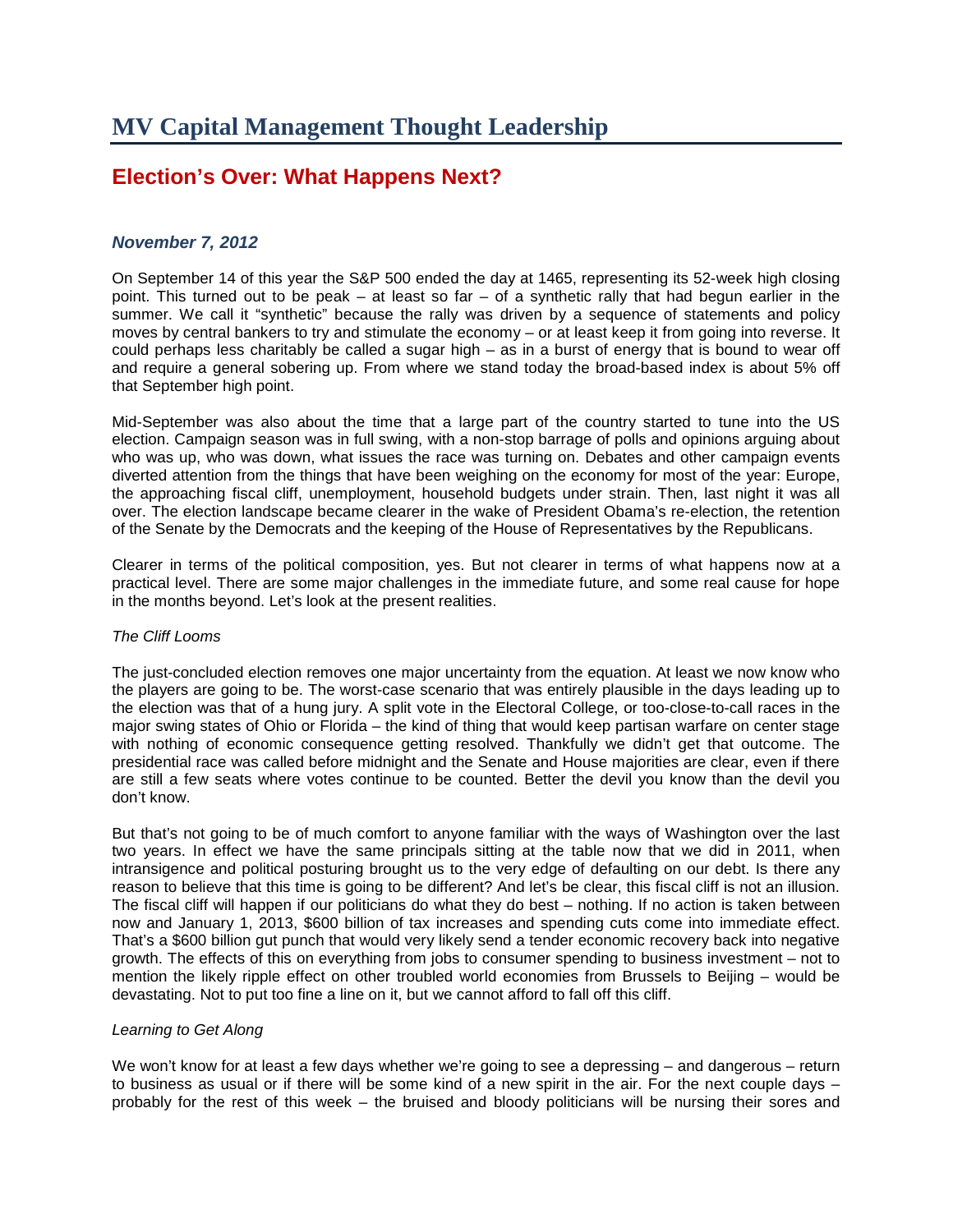tending to their most immediate concerns – whether they still have jobs, who their allies are, how to spin their victories or defeats. Some of the initial grunts making the rounds of the news shows are not particularly inspiring. But we believe there is at least a reasonable case to make that we are not headed for a carbon-copy repeat of August 2011 – that it's not just déjà vu all over again as Yogi Berra would have said. This case for some positive change is not based in wishful "wouldn't it be nice" dreaming, but in cold hard reality. Whether they like it or not, the White House and the divided Red/Blue Congress are stuck with each other for at least the next two and very likely the next four years. There are political realities for both parties that may place a higher priority on cooperation than was the case a couple summers ago.

As the campaign unfolded over the last couple months one thing we saw trend upwards was general voter sentiment about the economy. It was subtle at times, but you saw it in the polls. More Americans have been paying attention to the numbers during these past weeks, and more of them see at least some signs that things are turning around. The last Consumer Confidence Index reading before the election was the highest it had been since before Obama was elected back in 2008.

And therein the pressure on the political players. Nobody is going to want to be the one voters hold responsible for driving a potentially growing economic recovery off the cliff. And after this election there aren't too many people who will cut the politicians a lot of slack. Not many people – conservative, liberal or in between – thought this was a particularly uplifting election season. Approval ratings are unimpressive across the board. There will likely be a price to pay for reckless gamesmanship.

The process is not likely to be pretty or fun to watch. There's a reason they call the actions of forming and implementing policy "sausage making". And they may not resolve for once and for all each of the issues that have to be decided on in the next six short weeks. But from a standpoint that we believe is both rational and hopeful, we think there is reason to believe that things will get done and the worst case outcome will be avoided. And rest assured we will take no chances as we carefully and objectively watch what unfolds over the coming days and weeks.

With warm regards,

*Masood Vojdani Katrina Lamb, CFA President Senior Investment Analyst*

MVCM 2012 0063 DOFU: November 2012

MV Capital Management, Inc. 4520 East West Highway, Suite 400 Bethesda, MD 20814 [www.mvfgroup.com](https://mail.mvfgroup.com/exchweb/bin/redir.asp?URL=http://www.mvfgroup.com) (301) 656-6545 tel (301) 656-2722 fax

Investment Advisory Services offered through MV Capital Management, Inc., a Registered Investment Advisor. MV Financial Group, Inc. and MV Capital Management, Inc. are independently owned and operated.

This email and any attachments are intended only for the use of the individual addressed and may contain privileged and confidential information that is exempt from disclosure. If you are not the intended recipient, you are hereby notified that dissemination, distribution, retransmission or copying of this communication is prohibited. If you have received this communication in error, please destroy it and notify us immediately.